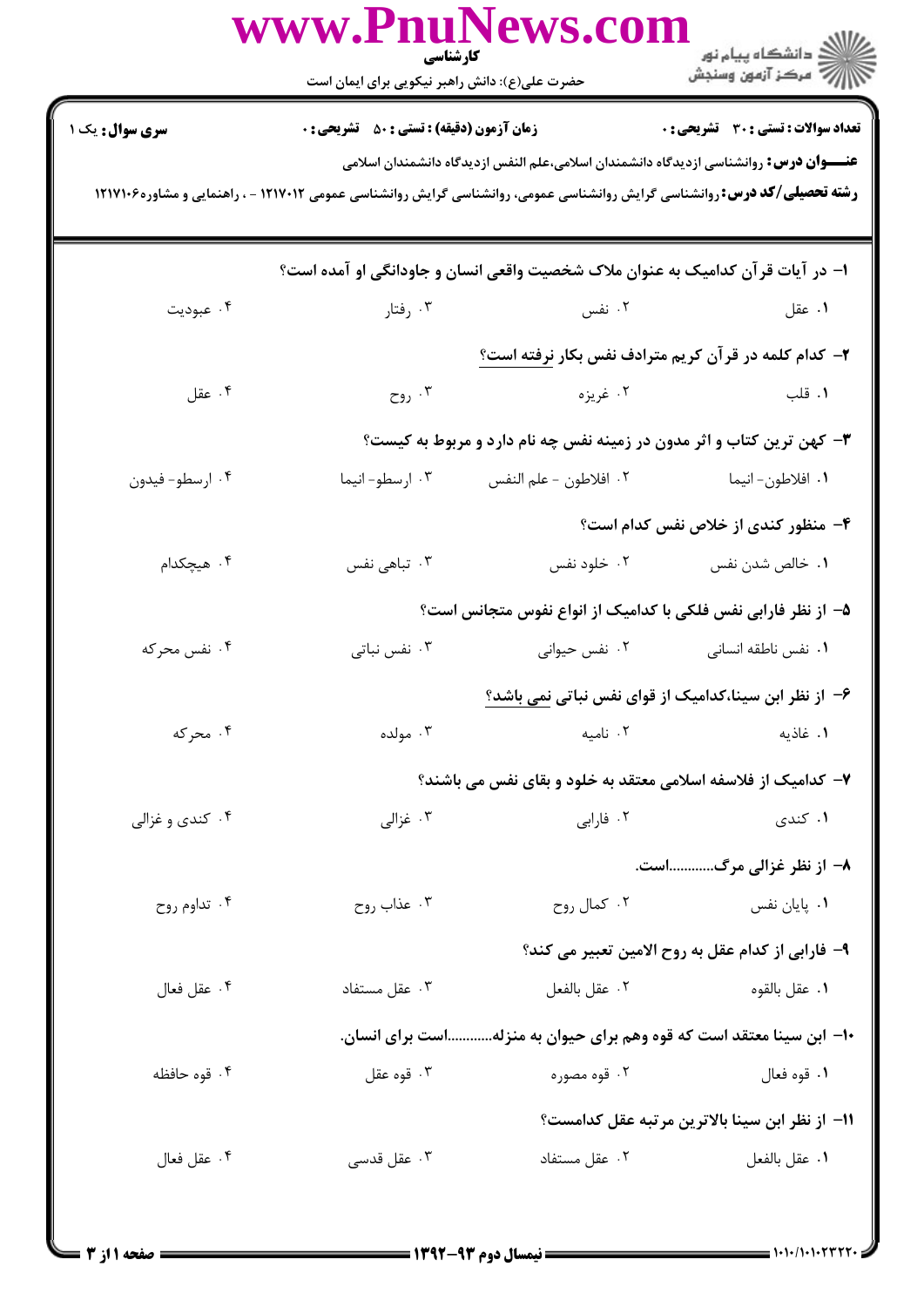|                                                                                                                                                                                                                                   | WWW.FIIUINEWS.COI<br>كارشناسي<br>حضرت علی(ع): دانش راهبر نیکویی برای ایمان است |                                                                                                                                                                                                                                       | الا دانشڪاه پيام نور<br>الا مرڪز آزمون وسنڊش                                           |  |  |
|-----------------------------------------------------------------------------------------------------------------------------------------------------------------------------------------------------------------------------------|--------------------------------------------------------------------------------|---------------------------------------------------------------------------------------------------------------------------------------------------------------------------------------------------------------------------------------|----------------------------------------------------------------------------------------|--|--|
| <b>سری سوال : ۱ یک</b>                                                                                                                                                                                                            | <b>زمان آزمون (دقیقه) : تستی : 50 ٪ تشریحی : 0</b>                             |                                                                                                                                                                                                                                       | <b>تعداد سوالات : تستی : 30 ٪ تشریحی : 0</b>                                           |  |  |
| <b>عنــــوان درس:</b> روانشناسی ازدیدگاه دانشمندان اسلامی،علم النفس ازدیدگاه دانشمندان اسلامی<br><b>رشته تحصیلی/کد درس:</b> روانشناسی گرایش روانشناسی عمومی، روانشناسی گرایش روانشناسی عمومی ۱۲۱۷۰۲۲ - ، راهنمایی و مشاوره۱۲۱۷۱۶۶ |                                                                                |                                                                                                                                                                                                                                       |                                                                                        |  |  |
|                                                                                                                                                                                                                                   |                                                                                |                                                                                                                                                                                                                                       | 12- غزالی اصطلاح«عقل ضروری»را برای کدام نوع عقل بکار می برد؟                           |  |  |
| ۰۴ عقل بالملكه                                                                                                                                                                                                                    | ۰۳ عقل تجربي                                                                   | ۰۲ عقل هیولایی                                                                                                                                                                                                                        | ۰۱ عقل غریزی                                                                           |  |  |
|                                                                                                                                                                                                                                   |                                                                                |                                                                                                                                                                                                                                       | ۱۳– از نظر صدرالمتالهین پیدایش و تکون انواع جسمانی بر چه قانونی استوار است؟            |  |  |
| ۰۴ حرکت انسانی                                                                                                                                                                                                                    | ۰۳ حرکت سماوی                                                                  | ۰۲ کون و فساد                                                                                                                                                                                                                         | ۰۱ حرکت جوهري                                                                          |  |  |
| ۱۴– در کدامیک از نظریه های دوگانگی تن و روان اعتقاد بر این است که فعالیت های بدنی علت اصلی رفتار است و فعالیتهای<br>نفسانی غیر لازمند؟                                                                                            |                                                                                |                                                                                                                                                                                                                                       |                                                                                        |  |  |
| ۰۴ نظریه اجتماعی                                                                                                                                                                                                                  | ۰۳ نظریه حیاتی                                                                 | ۰۲ نظریه نموزاید                                                                                                                                                                                                                      | ۰۱ نظریه توازی                                                                         |  |  |
| <b>۱۵</b> - این گفته که«منشا و اساس احکام عقلی چیزی جز منفعت و مصلحت آدمی نیست» از کیست؟                                                                                                                                          |                                                                                |                                                                                                                                                                                                                                       |                                                                                        |  |  |
| ۰۴ پاسکال                                                                                                                                                                                                                         | ۰۳ اسپینوزا                                                                    | ۰۲ کانت                                                                                                                                                                                                                               | ۰۱ هیوم                                                                                |  |  |
|                                                                                                                                                                                                                                   |                                                                                |                                                                                                                                                                                                                                       | ۱۶– دانشمندان معاصر«مطلق انگاری»را به نظریه اخلاقی کدامیک از اندیشمندان نسبت داده اند؟ |  |  |
| ۰۴ افلاطون                                                                                                                                                                                                                        | ۰۳ کندی                                                                        | ۰۲ ارسطو                                                                                                                                                                                                                              | ۰۱ فارابی                                                                              |  |  |
|                                                                                                                                                                                                                                   |                                                                                |                                                                                                                                                                                                                                       | 17- غزالي علم اخلاق را علممي داند.                                                     |  |  |
| ۰۴ رفتار                                                                                                                                                                                                                          | ۰۳ شریعت                                                                       | ۰۲ معامله                                                                                                                                                                                                                             | ٠١. معادله                                                                             |  |  |
| ۱۸– از نظر غزالی بقای موجود زنده بر کدامیک از تمایلات مبتنی است؟                                                                                                                                                                  |                                                                                |                                                                                                                                                                                                                                       |                                                                                        |  |  |
| ۰۴ تمایلات روحانی                                                                                                                                                                                                                 | ۰۳ تمایلات عالی                                                                | ۰۲ تمایلات اجتما <i>ع</i> ی                                                                                                                                                                                                           | ۰۱ تمایلات فردی                                                                        |  |  |
|                                                                                                                                                                                                                                   |                                                                                |                                                                                                                                                                                                                                       | ۱۹- از نظر فارابی از گردهمایی دو قوه«شوقی و عقلی»انسان کدامیک تکوین می یابد؟           |  |  |
| ۰۴ تکرار                                                                                                                                                                                                                          | ۰۳ عادت                                                                        | ۰۲ اراده                                                                                                                                                                                                                              | ۰۱ ادراک                                                                               |  |  |
|                                                                                                                                                                                                                                   |                                                                                |                                                                                                                                                                                                                                       | ۲۰– از دیدگاه غزالی مهم ترین انفعالات کدامست؟                                          |  |  |
| ۰۴ ترس و غضب                                                                                                                                                                                                                      | ۰۳ پرخاشگری                                                                    | ۰۲ غضب                                                                                                                                                                                                                                | ۰۱ ترس                                                                                 |  |  |
| ۲۱-  به اعتقاد غزالی تکرار و تقلید از جمله عواملی است که به تکوینکمک می کند.                                                                                                                                                      |                                                                                |                                                                                                                                                                                                                                       |                                                                                        |  |  |
| ۰۴ عاطفه                                                                                                                                                                                                                          | ۰۳ اراده                                                                       | ۰۲ عادت                                                                                                                                                                                                                               | ۰۱ بازی                                                                                |  |  |
|                                                                                                                                                                                                                                   | <b>32- کدام عامل قدرت سازگاری فرد در محیط را میسر می کند؟</b>                  |                                                                                                                                                                                                                                       |                                                                                        |  |  |
| ۰۴ شخصيت                                                                                                                                                                                                                          | ۰۳ چشم                                                                         | ۰۲ زبان                                                                                                                                                                                                                               | ۰۱ هوش                                                                                 |  |  |
|                                                                                                                                                                                                                                   |                                                                                | $\frac{1}{2}$ (247 $\frac{1}{2}$ ) (1.1) (1.1) (1.1) (1.1) (1.1) (1.1) (1.1) (1.1) (1.1) (1.1) (1.1) (1.1) (1.1) (1.1) (1.1) (1.1) (1.1) (1.1) (1.1) (1.1) (1.1) (1.1) (1.1) (1.1) (1.1) (1.1) (1.1) (1.1) (1.1) (1.1) (1.1) (1.1) (1 | $\equiv$ $\cdots$ $\cdots$ $\cdots$                                                    |  |  |